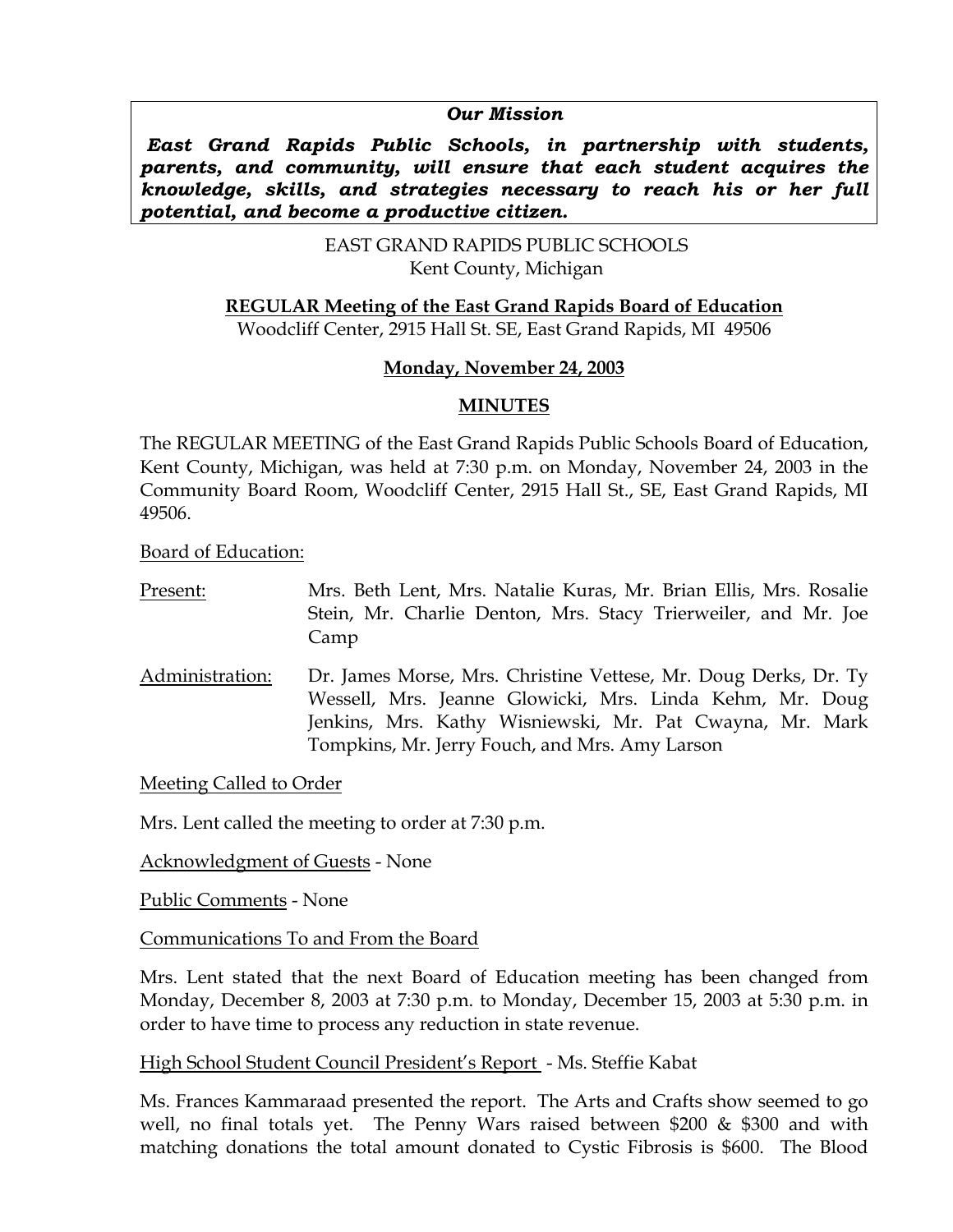REGULAR BOARD MEETING November 24, 2003 Page 2

Drive and Food Drive have just started. The date for blood donations will be January 28, 2004.

#### EGREA President's Report

No report given.

Recognition of the East Grand Rapids High School MHSAA Lower Peninsula Girls Division III 2003 State Championship Tennis Team – Dr. James Morse and Mrs. Rosalie Stein presented certificates to the following team members: Coach, Anne Dykstra; Assistant Coach, Brian Cutler; Teri Bowman; Alexandra Buth; Linsey Cutler; Karen Hegstrand; Michelle Mulder; Alexandra Nowak; Courtney Petersen; Mary Rea; Alyssa Titche; Claire Tornga; Allison Wickman; and Dina Yavich. This is the 4th consecutive championship in a row for this team. Mr. Cwayna and Mr. Fouch congratulated the girls.

Recognition of the East Grand Rapids High School MHSAA Lower Peninsula Girls Division II 2003 State Championship Cross Country Team – Dr. James Morse and Mr. Charlie Denton presented certificates to the following team members: Coach Nick Hopkins; Meredith Brennan; Jessica Brenner; Nichole Brown; Kristina Buschle; Lauren Bye; Alyssa Carlyle; Merle Chaffee; Lauren Cunningham; Erin Cvengros; Rebecca Dean; Kathryn Gallagher; Talitha Haller; Margaret Johnson; Stephanie Kabat; Frances Kammeraad; Jennifer Lohner; Laura Malnor; Ashley Moll; Constance Ridenour; Elizabeth Stanton; Bianca Stubbs; Christiane Stubbs; Mary Tomson; and Susan Wonch. Mr. Fouch stated this is an outstanding program, which has only been developed over last couple of years. Mr. Cwayna stated this is a great achievement especially since it is so hard to win something for the first time.

### *Presentation:*

High School MEAP Scores – Mrs. Christine Vettese and Mr. Doug Jenkins (Enclosure #9)

Mrs. Vettese and Mr. Jenkins presented the data for the High School MEAP scores. The total number of Merit Awards have not been announced by the State yet, and also no award of the Governor's Cup yet. As the State shows a downward trend for testing, East Grand Rapids Public High School scores are strong and even a little higher. Three major reasons for the great scores: 1) Strong building leadership; 2) Content experts at all levels; and, 3) Commitment to student achievement. Mr. Cwayna indicated that this is what we do, this is our mission. He stated that all teachers are to be congratulated for their work with the children. He mentioned that there is no High School in the State with our composite score success. Board members praised the teachers and staff for their commitment to the students and the wonderful scores.

Report on Food Service Program – Mrs. Amy Larson, Food Service Supervisor (Enclosure #10)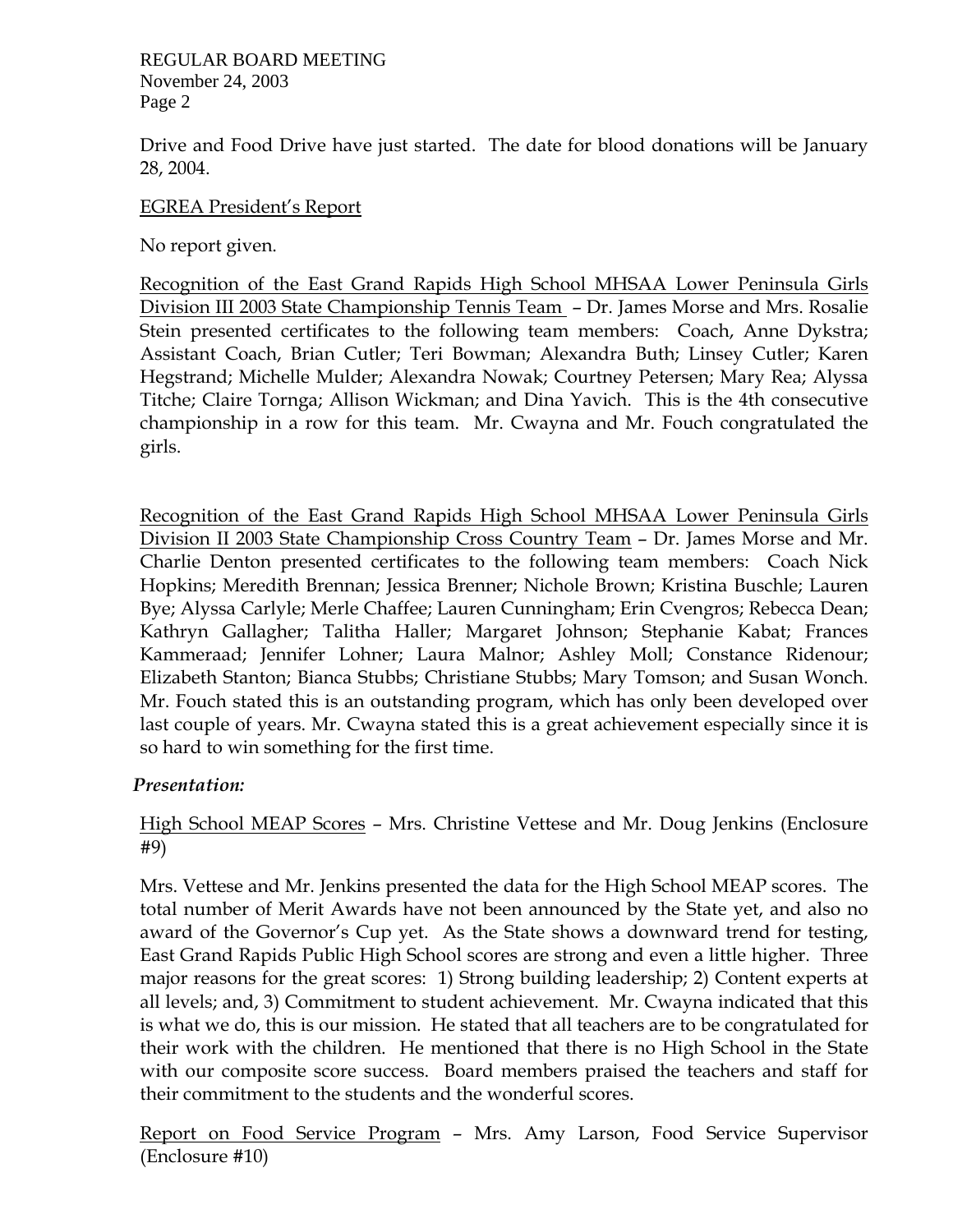REGULAR BOARD MEETING November 24, 2003 Page 3

Mr. Derks introduced Amy Larson, Food Service Supervisor. Mrs. Larson presented a power point show, which showed the Food Service accomplishments and goals. The total meals served and total sales are up district wide. High School sales and meals served are also up. Mr. Derks thanked Mrs. Larson for her enthusiasm, her good leadership and her ability to work well with everyone. Page 56 of the Annual Report gives the financial picture for the last year and Food Service is doing very well.

## *Action Items - Consent Agenda:*

Approval of Minutes of REGULAR MEETING of 10/27/03 (Enclosure #11)

Mrs. Kuras moved to approve the minutes of the Regular meeting of October 27, 2003 and Mr. Ellis seconded the motion. Motion passed 7-0.

### Approval of October Payment of Bills (Enclosure #12)

Mrs. Kuras moved to approve the payment of bills for October 2003 and Mr. Ellis seconded the motion. Motion passed 7-0.

### Approval of Maternity Leave of Absence (Enclosure #13)

Mrs. Kuras moved to approve the maternity leave of absence for the second semester of the 2004-05 school year as requested by Mrs. Susan Stearns and Mr. Ellis seconded the motion. The motion passed 7-0.

### Acceptance of a Child-Care Leave of Absence (Enclosure #14)

Mrs. Kuras moved to approve the extension of a part-time, unpaid child-care leave of absence beginning October 27, 2003 until January 5, 2004 as requested by Mrs. Kristine Greiffendorf and Mr. Ellis seconded the motion. The motion passed 7-0.

# Approval of a Foreign Exchange Student from Brazil (Enclosure #14A)

The High School Administration recommends that foreign exchange student, Mr. Gabriel Azevedo from Brazil, be approved for enrollment at East Grand Rapids High School beginning second semester of the 2003-04 school year.

Mrs. Kuras moved and Mr. Ellis seconded the motion to approve the recommendation by the administration that Mr. Gabriel Azevedo from Brazil be enrolled at East Grand Rapids High School beginning the second semester of the 2003-04 school year.

# *Other Action Items:*

2002-2003 Audit Report (Enclosure #15)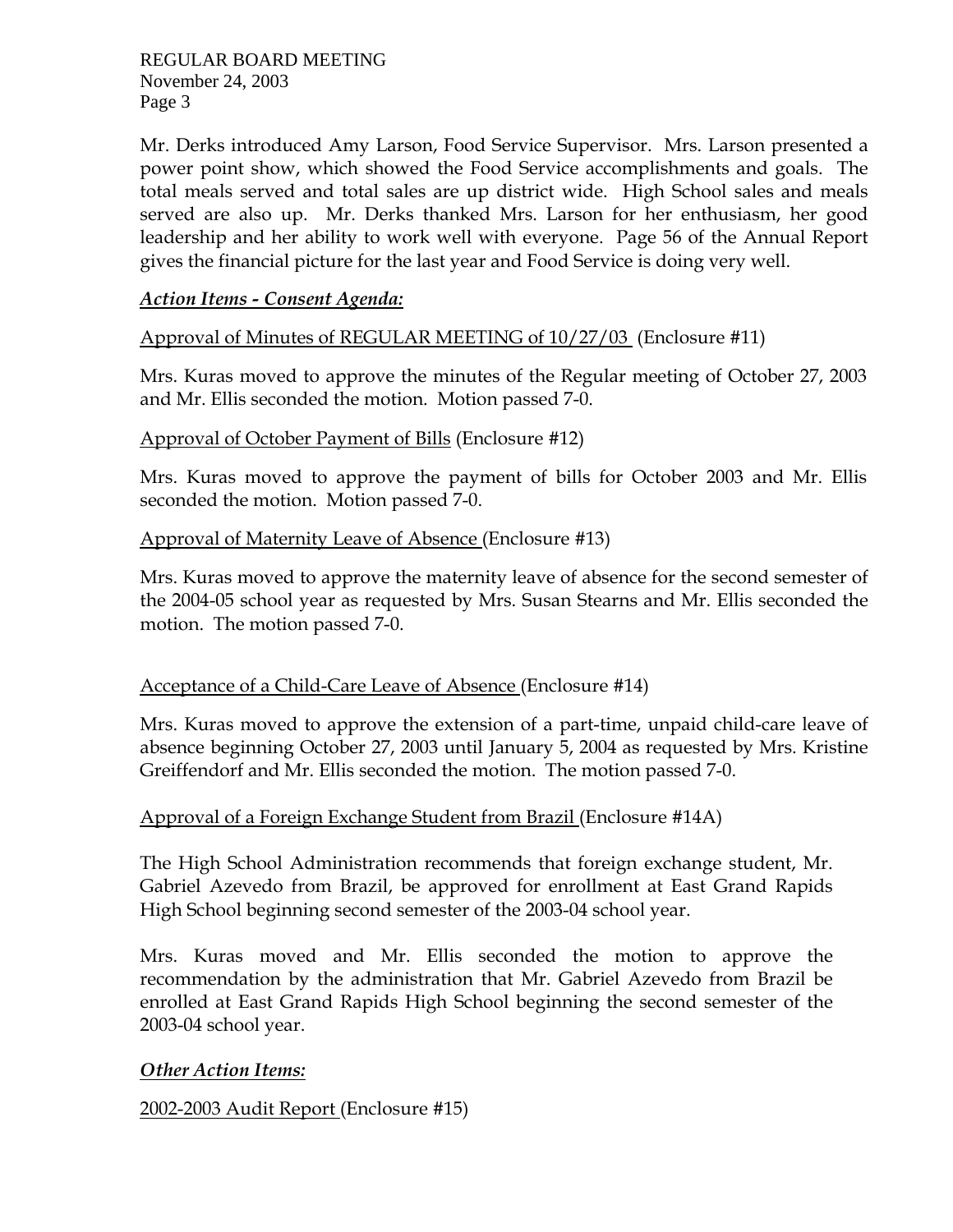Hungerford, Aldrin, Nichols & Carter, P.C. completed the audit this fall. Mr. Derks indicated there are some changes this year due to GASB 34. GASB 34 changes the format of statements and accounts for fixed assets. Mr. Derks reviewed the following items in the audit: Food Service Program on page 56; Athletic Program on page 57; Building and Site Fund on page 60; and in the front of audit Page I – Management Discussion Analysis. According to the audit letter the following are factors bearing on the District's future – Contracts, the State's future, and the Countywide Special Education millage. Our Fund Equity is at 9% of total expenditures. The auditors recommend 10-15%. The District goes through one-third of our fiscal year before seeing any money from state. The District received an unqualified opinion from the auditors and high praise for Business Office staff. Mr. Ellis stated the auditor said East Grand Rapids has one of cleanest set of books he ever came across and there were no disputes between the auditors and the District. The Board Finance Committee reviewed the report and recommends that the Board of Education receive the 2002-2003 Audit Report.

Mrs. Stein moved to approve and Mrs. Trierweiler seconded the motion to receive the 2002-2003 Audit Report as presented and recommended by the Board Finance Committee and Superintendent. The motion passed 7-0.

# Update on 1999 Bond and Approval of Purchase of Technology Equipment (Enclosure #16)

Mr. Jenkins provided a review of the technology equipment purchased through the 1999 Bond issue and recommended equipment for Wealthy Elementary School and the District technology infrastructure. Dr. Morse thanked Mr. Jenkins for his shrewd work with the bond funds. Mr. Jenkins and Mr. Tompkins presented needs of the District and Wealthy Elementary. Money from the bond can only be used for equipment purchases and nothing else.

Mr. Camp moved to approve and Mr. Denton seconded the motion to approve the purchase of technology equipment for Wealthy Elementary School and the District technology infrastructure as presented in Enclosure #16 as recommended by the Board Finance Committee and Superintendent. The motion passed 7-0.

### Second Reading and Approval of Revised Board Policy #8320 - Student Use of Electronic Communication Devices (Enclosure #17)

The Board discussed a few changes at the first reading of Board Policy #8320 – Student Use of Electronic Communication Devices at the regular meeting on October 27, 2003. Those changes have been incorporated.

Mr. Ellis moved to approve and Mrs. Trierweiler seconded the motion to approve Board Policy #8320 – Student Use of Electronic Communication Devices as recommended by the Board Policy Committee and the Superintendent. The motion passed 7-0.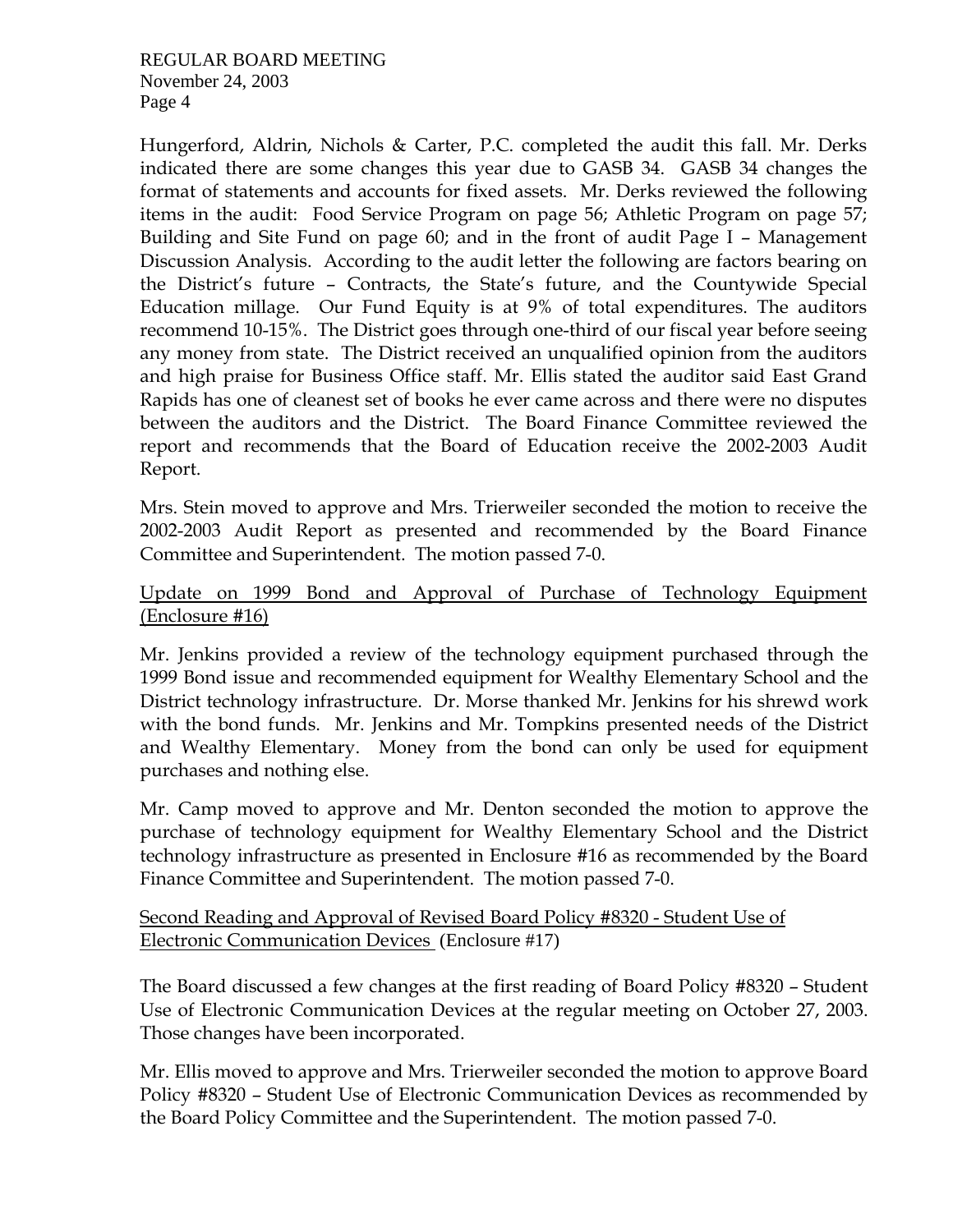Second Reading and Approval of New Board Policy #5250 - Employee Use of Electronic Communication Devices (Enclosure #18)

The Board reviewed Policy #5250 – Employee Use of Electronic Communication Devices at the regular meeting on October 27, 2003.

Mrs. Kuras moved to approve and Mr. Ellis seconded the motion to approve Board of Education Policy #5250 – Employee Use of Electronic Communication Devices. The motion passed 7-0.

Administrative Reports

Superintendent Michigan School Aid Update

East Grand Rapids Public Schools may have to cut \$566,000 in middle of the year with what the state is telling us now. Dr. Morse stressed the need for everyone to contact their legislator and ask them to: pause the income tax rollback, renew full funding of Proposal A, allow no inequitable cuts, and not get involved with school fund balances (local decision).

Assistant Superintendent for Business State Revenue Reductions

Mr. Derks handed out an e-mail from Tom White of Michigan School Business Officials. This e-mail does not give much additional information from what we already know. The District is working with staff, talking with the Associations, has implemented a hiring freeze, implemented a 10% reduction in budgets for buildings and departments, is working out an energy plan (to be presented at next meeting), and is waiting to hear where the State is at before making any staffing changes.

Assistant Superintendent for Instruction **Differentiation** 

Mrs. Vettese has met with the Gifted and Talented parent support group. We are now in the second year of a three-year plan with differentiation. Differentiation deals with how to teach, how to work with the learner, how to reach more children, how to be a better teacher. She will bring teachers in to differentiate the program to share their experiences and show how it works in classrooms.

Board Representative Report MASB Conference Report – Mrs. Beth Lent